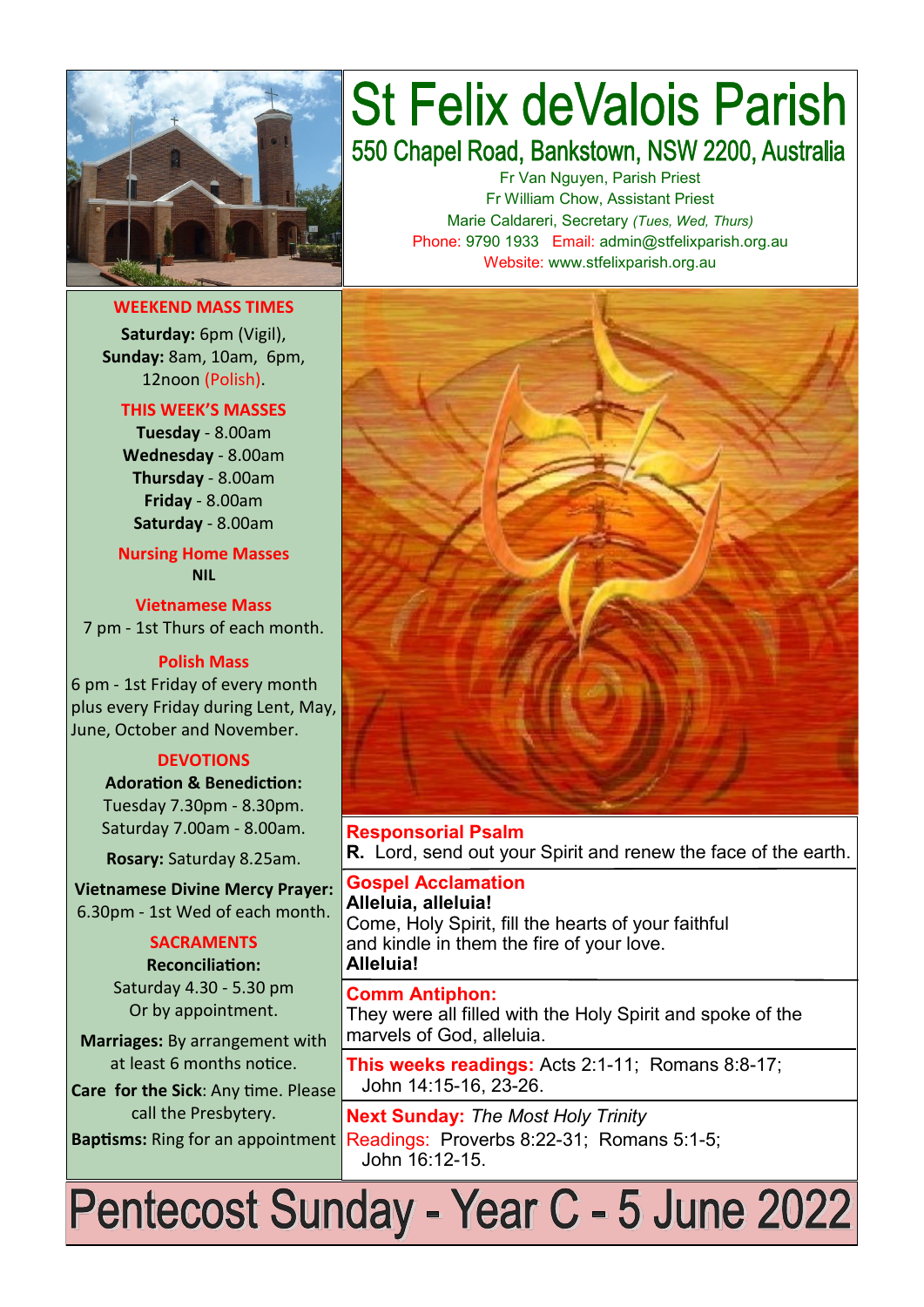#### **Thank you**

Many thanks to W.T Newey & Co. Property Agents at 30 Bankstown City Plaza, for your continued support in sponsoring our Planned Giving Envelopes again for this financial year. Contact our local Parishioner, Joe Michael for your real estate needs on 0418 414 867 or e-mail: sales@newey.com.au

## **New Donation Terminals**

You may have noticed the new donation terminals in the Church foyer. These are the CommBank Smart Terminals and you will find they are more user friendly. You can choose a preset amount of \$5, \$10 or \$20 or choose another amount you may wish to donate to the Church. Then simply tap, swipe or insert your card to make your donation and confirm. This is a fast and convenient way of donating straight to the Church account. These donations are not individually recorded and a tax receipt cannot be issued. If you wish to donate to the Church via credit card or direct debit and would like a 30% tax rebate kindly complete the Planned giving form at the bottom of the page or email your details to Marie at the office in order to set you up as a Planned Giver.

## **Return and Earn - Collection Bin Ended**

The Return and Earn blue bin providers have advised that they are no longer servicing our area and the bins have been taken away.

We greatly appreciate your contributions in the past but please do not leave any more empty containers at the Church as we no longer have the Return and Earn service. Thank you.

## **Celebrating differences in our Community - Children Activity sheet**

Child Protection Week is soon approaching and the Safeguarding Office is wanting to develop another Activity Book for the Children within the Archdiocese of Sydney. The Activity Book will provide Children with fun, educative and age appropriate information about celebrating differences within the community.

The Safeguarding Office wants to make the Activity Book a resource that is developed by Children for Children. We would really appreciate the help of the Children within our community to develop this resource. The Activity Book will be launched during Child Protection Week which takes place in September.

The Safeguarding Office values the input of Children in their work and believe that children participation is important in the development of their resources.

Copies of **'Celebrating Differences in our Community'** activity sheet can be found in the Church foyer and are aimed to Children aged between 5 – 12 years.

 We encourage the Children to be as creative as possible, as a panel will review the entries submitted by each Child and will choose the best illustrations to be featured throughout the Activity Book and in an article in the Catholic Weekly.

Pick up a copy of the activity sheet for your child or grandchild and return it to the Safeguarding Office as per instructions on the sheet. Good Luck!

## **PLANNED GIVING PROGRAM REQUEST FORM**

#### **Would you like to become a regular contributor to the Parish?**

If so, please fill in this slip and return it to the Parish Office. Otherwise send an e-mail with your details to Marie at admin@stfelixparish.org.au

| <b>Name</b>                           |  |                                               |  |                                              |  |  |  |  |  |  |  |  |
|---------------------------------------|--|-----------------------------------------------|--|----------------------------------------------|--|--|--|--|--|--|--|--|
|                                       |  |                                               |  |                                              |  |  |  |  |  |  |  |  |
| $F$ mail $\cdot$                      |  |                                               |  |                                              |  |  |  |  |  |  |  |  |
| <b>WOULD LIKE</b><br><b>FNVELOPES</b> |  | WOULD LIKE TO CONTRIBUTE<br>USING CREDIT CARD |  | WOULD LIKE TO CONTRIBUTE<br>VIA DIRECT DEBIT |  |  |  |  |  |  |  |  |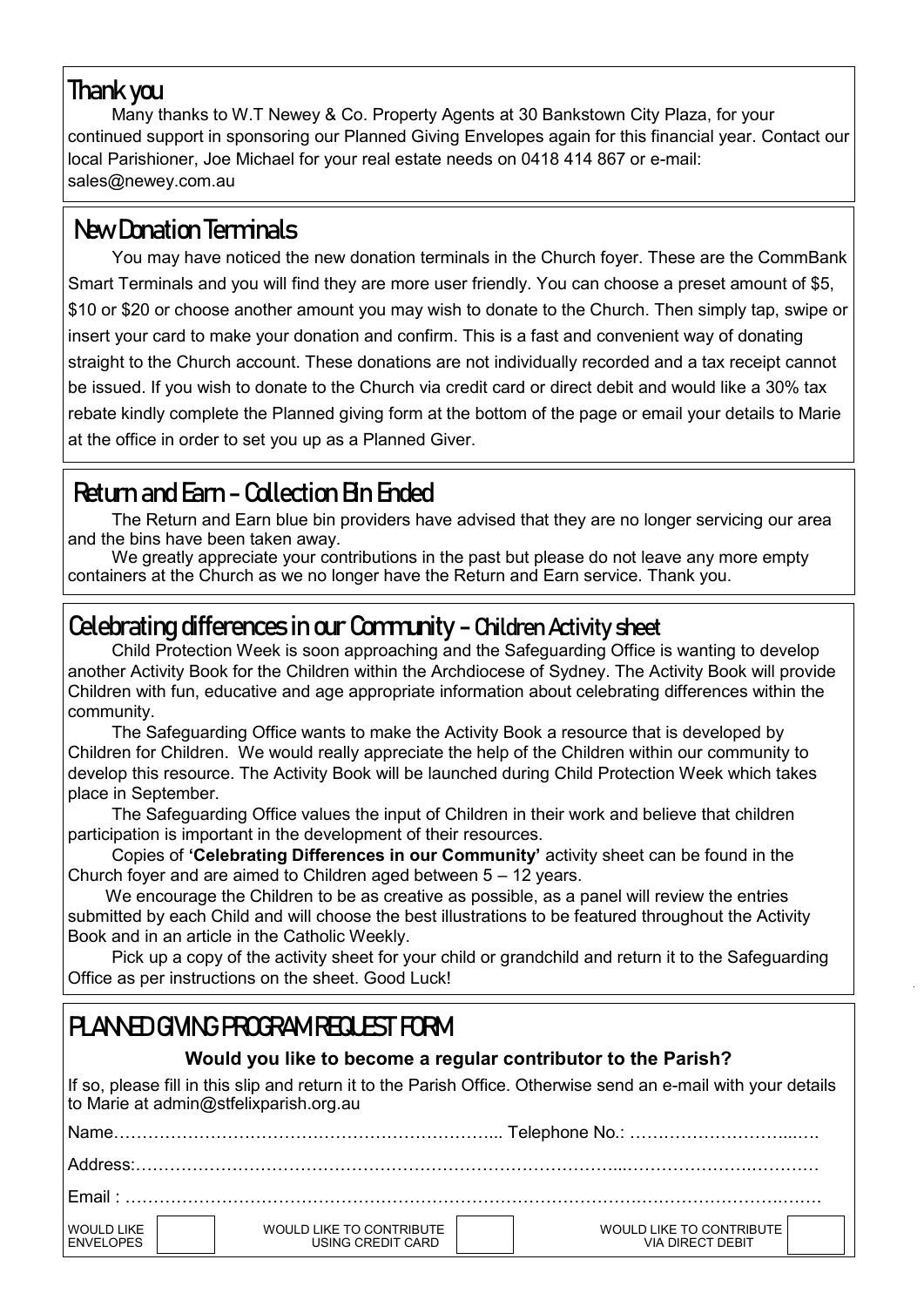Reflection Pentecost is sometimes called the birthday of the Church. The Gospel for Pentecost reminds us that the Church begins with the command to forgive. Within the family, the domestic Church, we learn how to forgive and we learn to accept forgiveness. It is the gift of the Holy Spirit that enables us to do both. Today is a fitting time to share a family celebration of reconciliation.

The gift of the Holy Spirit

As you gather together as a family, sit quietly for a few minutes, inviting all to reflect upon their need to forgive and to receive forgiveness. If there is a situation or issue within the family that needs attention, spend some time reflecting upon the concern and how your family might address it. Read together today's Gospel, John 20:19-23. Talk together about how Jesus gave us the gift of the Holy Spirit to help us in the work of forgiveness and to bring us peace. Pray together today's psalm, or the *[Prayer to the Holy Spirit](https://www.loyolapress.com/our-catholic-faith/prayer/traditional-catholic-prayers/prayers-every-catholic-should-know/prayer-to-the-holy-spirit)*, asking that the Holy Spirit help your family. Share with one another the sign of peace.

*© Copyright Loyola Press All Rights Reserved. Used with permission. [www.loyolapress.com](http://www.loyolapress.com)*

#### **Last day for tax deductible donations for the end of this Financial Year is Sun 26 June.**

#### **Mass Intentions:**

**Recently Deceased:** Margaret Page; Maria Ng Thi Mien; Alain Bru

**Anniversary:** Allerana Perantuono; Tran Duy Song; Tran Thi Ga; Ly Buu Tran; Paul Do Van Cao; Mathew Chu Van Minh; Mathew Chu Van Tuynh; Giuse Chu Van Hop; Maria; Hans Smith; Phero Le Van Trieu; Joseph Mau; Philipphe Neri Thong

**Deceased:** Maria Mun; JB Nghi; Maria Ngo; Theresa Nga; Rosa Nguyet; Phero Lam Tuan Khanh; Micae Ng V Noi; Madalena Ng T K Oanh; Phero Vu Tan Chau; Lucia Duong T Thuy Hong; Joseph Nguyen Van Thu; Dominico Nguyen Van An

**Sick:** Tom Quilty, Jason Timbs & Bart Hennely, Dau (Xuan); Gerard Go; Fatima Fernandes; Marian Periera; baby Alan Dien Quan Nguyen; Monina Rodriguez Pineda; Tenshi Asriel Magdaleno Arcenas; Maria Carta; Teresita Martinez; Maria Kovatsun; Frannie; Madelyn Nicole; Jun Ibarra; Abida Gill; Vo Van Kiet; Maria Bui Thi Don; Josette Ackad; Nivea Wani; Diana Emilie Perez; Billy; Lagi Amoa; Clarence Ally; Jane Aquino; Glory Bereira; Jenny; Hoa Mai; Rosa House; Nivea Wanigesekera; Annick Duval; Henriette Tam Tinh Lam; Laura Malss; Rita Gattellari; Rolly Porto

| <b>Weekly Rosters</b>  |                |                         |                        |                     |  |                                                                                   |                         |  |  |  |  |
|------------------------|----------------|-------------------------|------------------------|---------------------|--|-----------------------------------------------------------------------------------|-------------------------|--|--|--|--|
|                        |                |                         | <b>5 JUNE</b>          |                     |  |                                                                                   |                         |  |  |  |  |
| Reader 1               |                | Gloria Booby            | <b>Mary Buckley</b>    |                     |  | Thu Ha Kim                                                                        | <b>Anthony Eltarraf</b> |  |  |  |  |
| Reader 2               |                | <b>Emmanuel Icard</b>   | Robyn Molloy           |                     |  | Mary O'Hea                                                                        |                         |  |  |  |  |
| Acolyte                |                | Tuyen Tran (A)          | An Dang (A)            |                     |  | Anthony Joseph (A)                                                                | Thanh Vu (A)            |  |  |  |  |
| Choir                  | <b>SMMC</b>    |                         | <b>SSOG</b>            |                     |  | <b>St Felix</b>                                                                   | Elias                   |  |  |  |  |
| 12 JUNE                |                |                         |                        |                     |  |                                                                                   |                         |  |  |  |  |
| Reader 1               |                | <b>Patrick Abourizk</b> | Ligaya Castillo        |                     |  | <b>Emanuela Viner</b>                                                             | Nhung Bui               |  |  |  |  |
| Reader 2               |                | Gloria Booby            | <b>Philip Castillo</b> |                     |  | Mary O'Hea                                                                        | $\epsilon$              |  |  |  |  |
| Acolyte                | Joseph Bui (A) |                         | An Dang (A)            |                     |  | Martin Tran (A)                                                                   | Thanh Vu (A)            |  |  |  |  |
| Choir                  | St Anne        |                         | <b>SSOG</b>            |                     |  | Jessica Nohra                                                                     | Elias                   |  |  |  |  |
|                        |                | 5 June                  |                        | 12 June             |  | <b>Notes: SSOG: Singing Servants of God</b>                                       |                         |  |  |  |  |
| <b>Altar Society</b>   |                | Group 1                 |                        | Group 2 (see notes) |  | <b>SMMC: St Mary Mackillop's Choir</b><br>Group 2: Robyn Molloy, Jeannette Chong, |                         |  |  |  |  |
| <b>Church Cleaners</b> |                | Polish Group            |                        | El Shaddai Group    |  | Anna Gabut, Margaret Chan, Hien & Vu Bui                                          |                         |  |  |  |  |
| <b>SVDP</b>            |                | A Nguyen                |                        | D Rodrigues         |  | (Florist)                                                                         |                         |  |  |  |  |